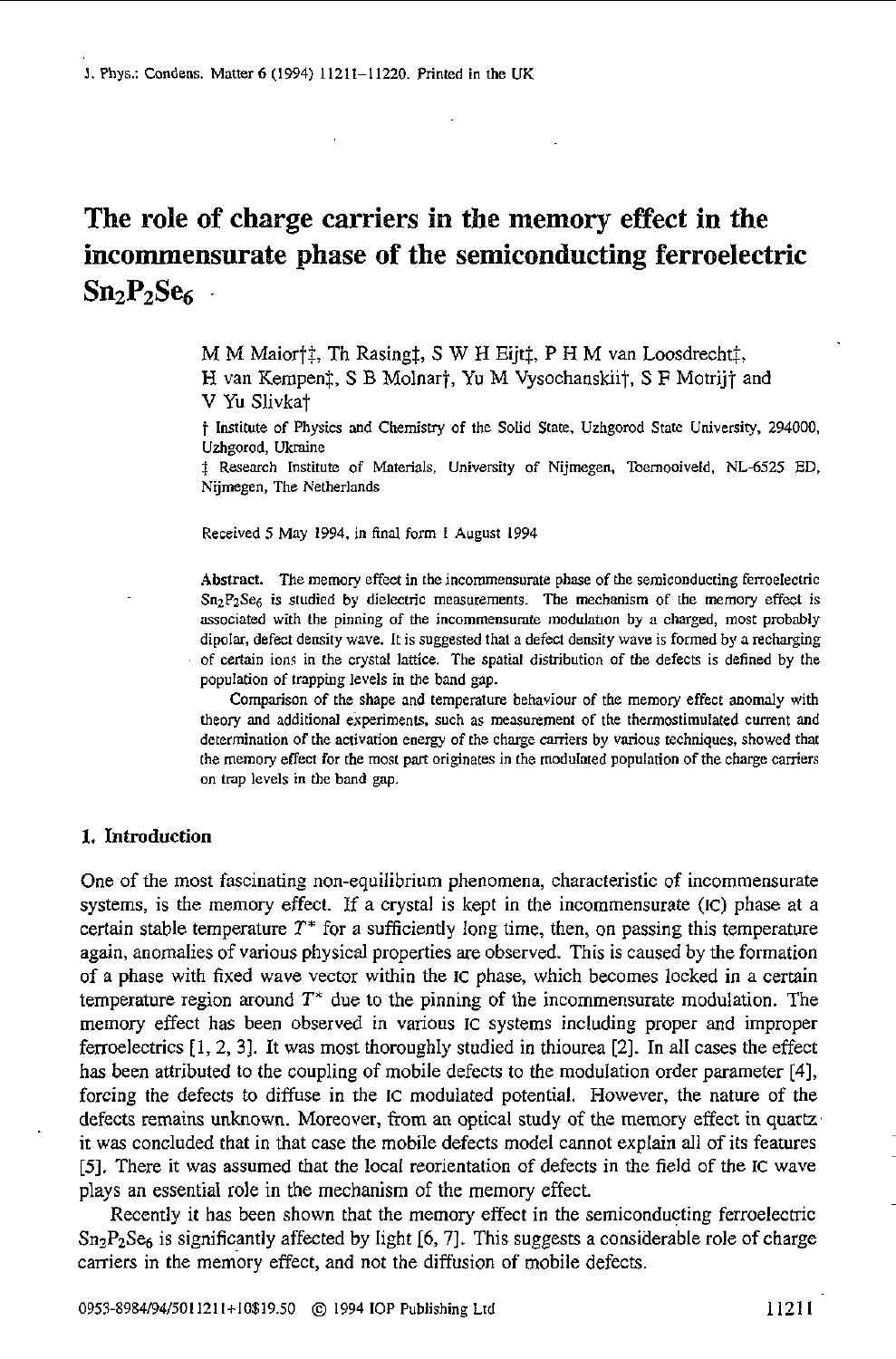In the present paper we examine the role of these charge carriers and we will show that the memory effect is associated with a spatial inhomogeneous (modulated) filling of trap levels in the band gap with charge carriers. The investigations have been carried out using a dielectric technique.

Sn<sub>2</sub>P<sub>2</sub>Se<sub>6</sub> is one of the few proper ferroelectrics which show an incommensurate phase. Between the temperatures  $T_c = 193$  K and  $T_i = 221$  K an incommensurate phase is observed with an average structure of the high-temperature paraelectric phase with space group  $P2_1/c$  and a modulation vector  $q_z$  varying between 0.08  $c^*$  and 0.071  $c^*$ . At the lock-in phase transition at  $T_c$  the crystal becomes ferroelectric with space group  $P_c$ .

## **2. Experiment**

The experiments have been carried out on two [100] oriented samples with typical size  $2 \times 2 \times 1$  mm<sup>3</sup> cut from the Sn<sub>2</sub>P<sub>2</sub>Se<sub>6</sub> crystals grown using vapour transport and Bridgman techniques. Gold electrodes were evaporated on the (100) faces. The  $Sn_2P_2Se_6$  crystals grown by these two methods differ essentially in electroconductivity. In particular, the Bridgman-type sample used in the experiment had a specific conductivity at room temperature of about  $10^{-10}$   $\Omega^{-1}$  cm<sup>-1</sup>, while the conductivity of the vapour-transporttype sample was about  $10^{-7}$   $\Omega^{-1}$  cm<sup>-1</sup>. Due to this difference in electroconductivity the influence of semiconducting properties on the memory effect could he investigated without incorporating undesirable effects usually connected with illumination of the sample, such as inhomogeneity of sample illumination and temperature gradients as well **as** a photoinduced space charge near the electrodes. In the following we shall only focus on the vapour transport crystal because the memory effect in the highly ohmic Bridgman-type crystals remained very weak even after keeping the sample at a stable temperature for a very long time of 15-17 h. In contrast, the vapour-type crystal exhibits pronounced anomalies in the vicinity of the stabilization temperature after keeping the sample at this temperature for a relatively short time of 10-15 min.

It should be noted that these two kinds of crystal differ noticeably also in other properties. For instance, the crystals of the Bridgman type exhibit a very large domain wall contribution to the dielectric constant below the lock-in phase transition, typical of proper ferroelectrics with an incommensurate phase. The domain wall contribution in vapour-transport-type crystals is much smaller. We suggest that the suppression of the domain wall contribution in these crystals is caused by internal electric fields induced in the course of spontaneous polarization screening or by pinning of the domain walls by space charges accumulating near the domain walls. Thermal expansion measurements on these two kinds of sample indicate that the quality *of* the Bridgman-type crystal is worse **[8].** The observed deviation of thermal expansion around  $T<sub>i</sub>$  from the Landau theory in this kind of crystal is suggested to be caused by random-field-type defects. Although the concentration of defects thus is expected to be larger, the memory effect in this kind of crystal is very weak.

The dielectric experiments were performed using a General-Radio **1615-A** transformer bridge. A measuring frequency of 100 **kHz** was taken in order to suppress the observed contribution to the dielectric susceptibility of a low-frequency non-fundamental polarization mechanism, presumably caused by the so-called surface dielectric layers. The temperature of the samples was stabilized to within  $\pm 0.1$  K by an Oxford Instruments continuous flow cryostat for a long period of time. Continuous cooling (or heating) measurements were carried out at a temperature variation rate of approximately  $0.2 \text{ K min}^{-1}$ .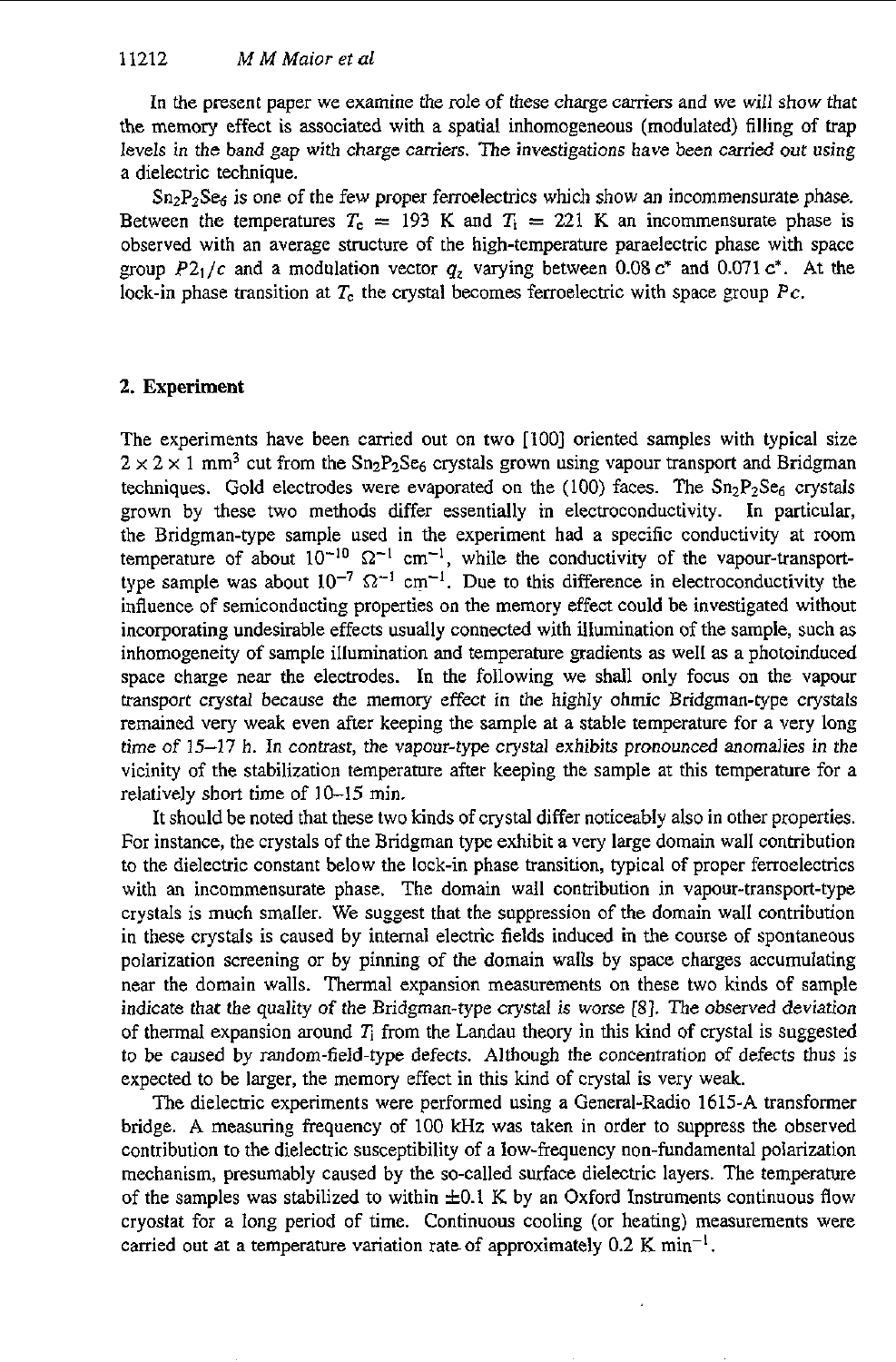#### **3. Results and discussion**

In figure 1 the temperature dependence **of** the dielectric constant of the vapour **transport**   $Sn_2P_2Se_6$  crystal is shown in the vicinity of the stabilization temperature. After the (in this case two successive) temperature stabilizations **(two)** anomalies appear. The locations of the anomalies on the cooling and heating curves are shifted in temperature by the magnitude. of the global temperature hysteresis (see inset of figure 1). The cooling of the sample down into the ferroelectric phase leaves the induced anomalies unaltered.



Figure 1. The memory effect in a dielectric measurement after two temperature stabilizations for 120 min on a heating curve. Inset: the memory effect in a dielectric measurement for the Sn<sub>2</sub>P<sub>2</sub>Se<sub>6</sub> vapour-transport-type crystal after temperature stabilization at T<sup>\*</sup> on a heating curve for 120 min. The broken lines represent the regular behaviour of  $\epsilon$ .



Figure 2. Temperature dependence of the reduced anomalous part of the dielectric susceptibility associated with the memory effect at various stabilization times ( $T^* = 196.4$  K). 1: 15 min; 2: 45 min; 3: 120 min; 4: 230 min.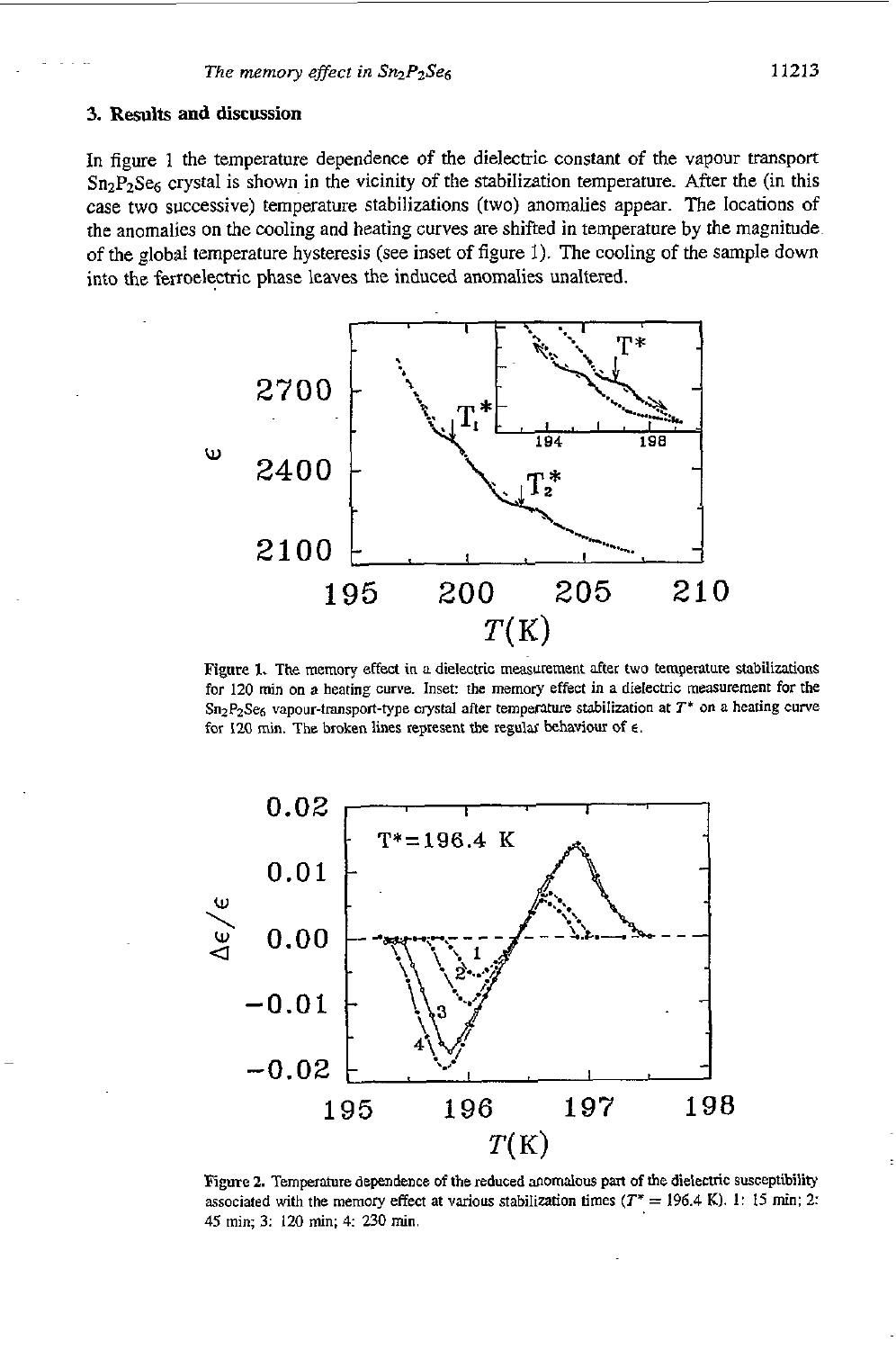

**Figure 3.** Dependence of the temperature interval  $\Delta T$  between the maximum and minimum of  $\Delta \epsilon / \epsilon$  on the stabilization temperature. The stabilization time was 120 min. The solid line is a **fit obtained with equation (4).** 



**Figure 4. The vafiation of the width of the locked phase on heating the sample above the stabilization temperature.** 

In figure 2 the temperature dependences of the relative anomalous parts of the dielectric susceptibility associated with the memory effect are presented for several stabilization times. It is obvious that the amplitude and the width *of* the anomaly grow with an increase in stabilization time.

Further, upon increase in stabilization temperature, the temperature interval  $\Delta T$  between the minimum and maximum of  $\Delta \epsilon / \epsilon(T)$  shows an increase (figure 3). It should be mentioned that, because of high dielectric losses at  $T \ge 212$  K, it was impossible to trace this temperature variation up to the IC phase transition  $(T<sub>i</sub>)$ .

Heating the sample within the **IC** phase up to **1;** leaves the memory effect anomaly almost unaltered. However an increase in temperature above *Ti* is accompanied by a gradual suppression of the memory effect anomaly. Finally, heating the crystal above approximately 245 K results in a complete disappearance *of* the memory effect (figure 4).

The fact that the memory effect is susceptible to the illumination *of* the sample [6, **71**  as well as the fact that it is much larger in weakly ohmic than in highly ohmic  $Sn_2P_2Se_6$ crystals, suggests that charge carriers play a dominant role in the memory effect in the crystal studied. One can assume that in the course of the trapping of the charge carriers a periodical distribution of charged defects is produced.

In order to examine the role of the charge carriers in the mechanism of the memory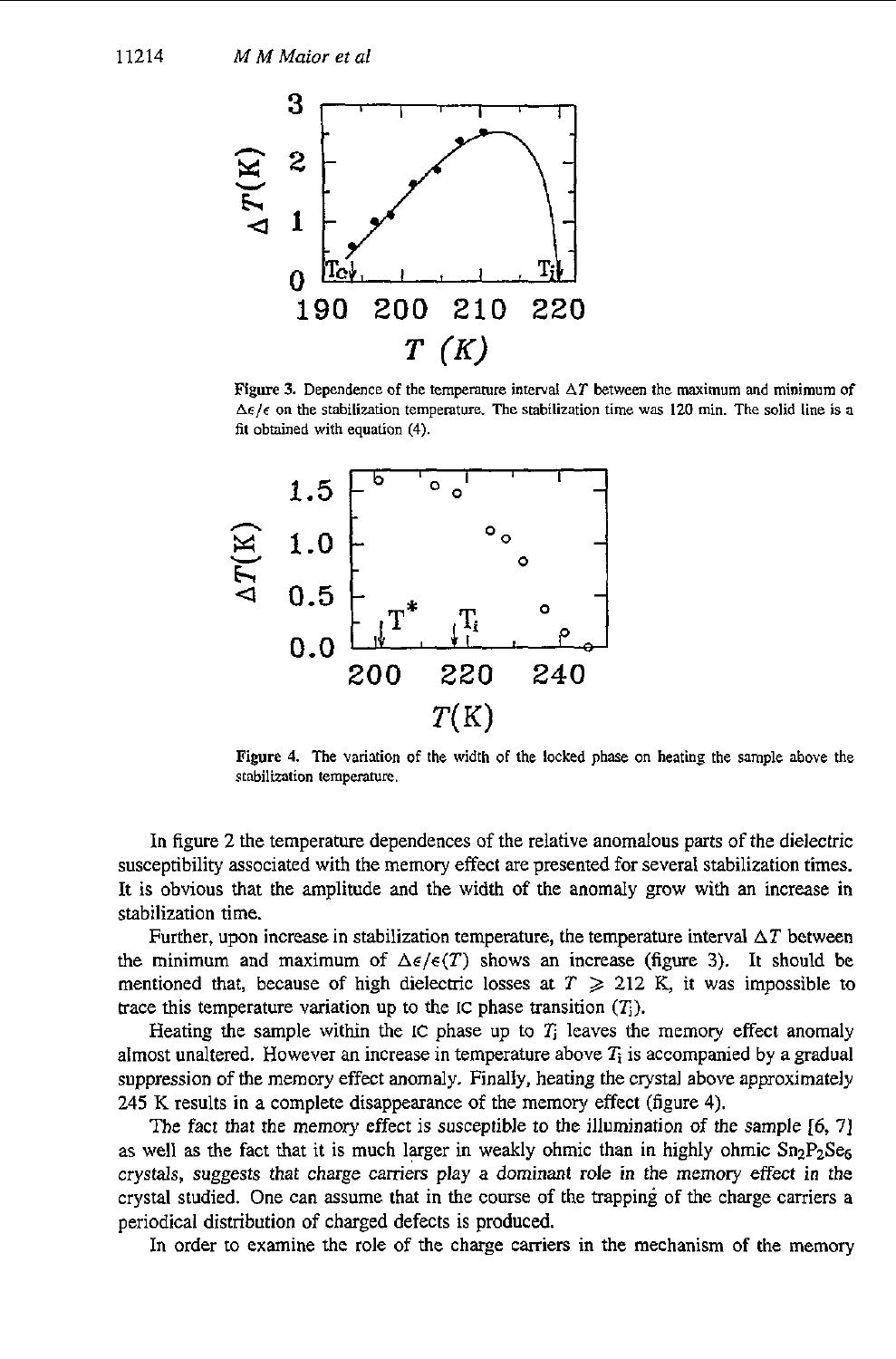effect in more detail we have used a thermally stimulated current technique in the following ways. In one case the sample has been cooled down from temperatures around 250 K into the ferroelectric phase in the presence of an applied electric field of 0.8 V cm<sup>-1</sup>. Thereafter, removing the electric field, the sample was connected to an electrometer (Keithley model 616) and the depolarization current was recorded using a fixed heating rate of about 10 K min-I. In the circuit of the sample, along with the pyroelectric current observed in the ferroelectric phase, a thermally stimulated current flows above  $T_c$ , changing its sign within the IC phase, going through the highest maximum in the vicinity of  $T_i$  and passing another maximum at temperatures around 230 K (see figure *5,* curve 1). In the other case the sample was cooled down from *250* K in the presence of an applied electric field only into the low-temperature region of the incommensurate phase. The thermally stimulated current in **this** case is characterized by only one, not very strong maximum, localized within the IC phase (curve **2** in figure 5). Thus we notice that the maximum of the thermally stimulated current at approximately 230 K only occurs in the case when the sample **is**  cooled down into the ferroelectric phase. Therefore one can conclude that its nature is not only connected with a spatial redistribution of the charge carriers on the traps under the effect of the external bias field. If this were the case, the maximum of the thermally stimulated current would also be observed after cooling the sample under the bias field only into the IC phase. Thus. it follows from these results that the created polarization.



Figure **5.** Temperature dependences of **the** thermally stimulated current for two different **polorimtion** regimes. **Curre** I **was** obtained after cooling the **sample under** the **bias field into**  the ferroelectric **phase;** curve 2 was obtained **aner** moling the sample into **the** incommmsumte **phase.** 

responsible for the peak of thermally stimulated current at 230 K, has an intrinsic nature, associated with the spontaneous ferroelectric polarization.

**In** the case of the incommensurate phase, because of the modulated distribution of the spontaneous polarization in the IC phase, the net induced polarization in the sample is virtually zero. Therefore, this polarization does not manifest itself in the thermally stimulated current. The maximum on curve 2 in figure **5** and the corresponding weak shoulder in the same temperature range on curve 1 are suggested to be related to the polarization induced by the external bias field.

Thus from the above discussion it can be concluded that under he influence of the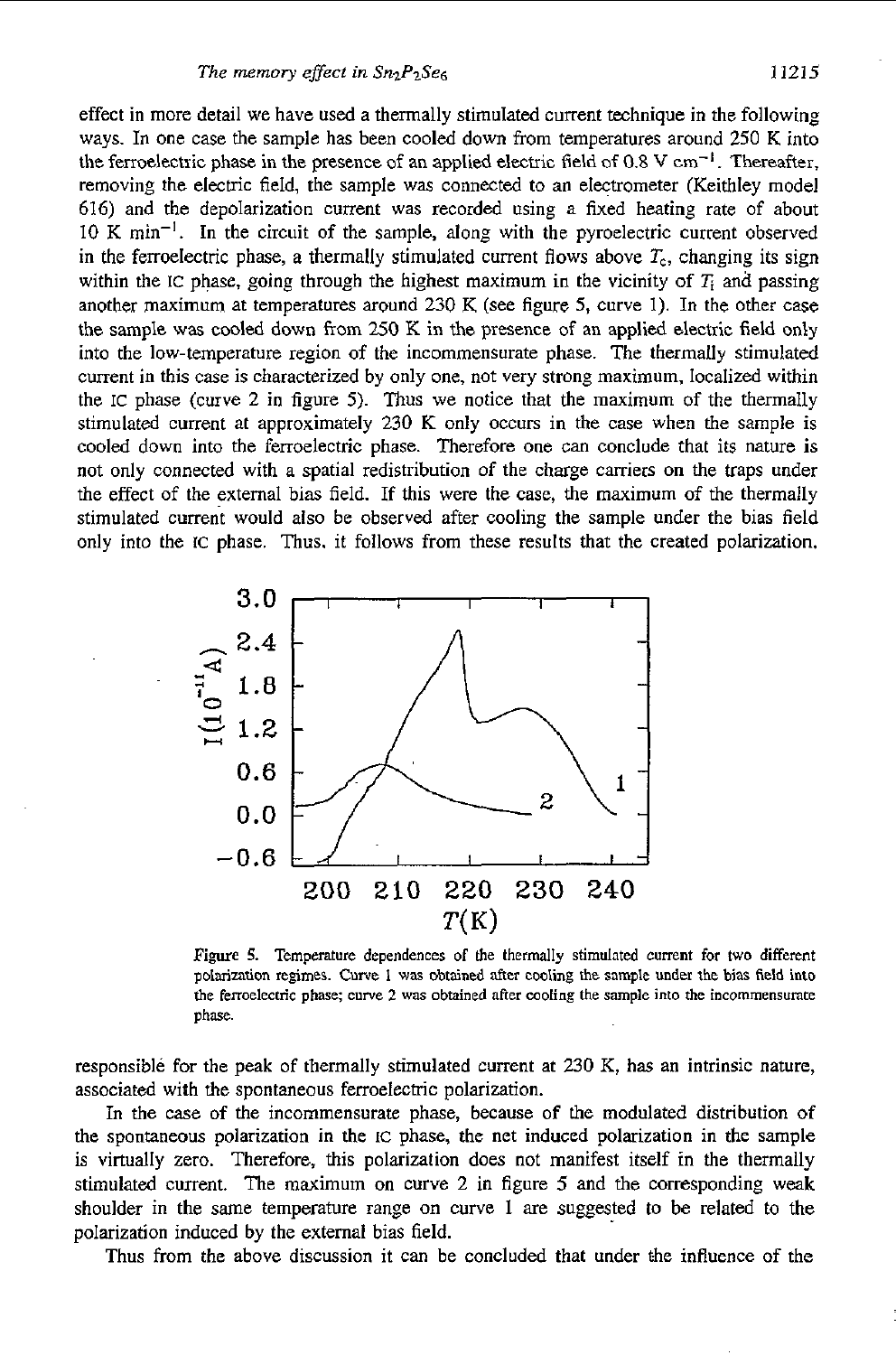spontaneous polarization **an** electronic polarization is induced in the crystal.

Notice that the curves of thermally stimulated current are rather reproducible, provided that the polarization conditions (voltage across the sample, cooling rate) as well as measuring conditions (heating rate) are the same.

These results from the thermally stimulated current strongly favour the idea of an electronic nature of the memory effect in Sn2P2Ses. The peak in curve **1** in figure 5 at approximately 230 K corresponds to that temperature, heating above which leads to an abrupt suppression of the memory effect anomaly (figure 4). Moreover the thermally stimulated current disappears completely around 240 K, which coincides with that temperature on heating above which the anomaly vanishes. Unfortunately, because of the presence of the strong maximum around the  $T_i$  on the temperature dependence of the thermally stimulated current it is not possible to determine the activation energy of the local centre responsible for the high-temperature maximum.

The presence of a polar direction in the crystal implies that the shape of the potential for the spatial distribution of charge carriers on the trap levels is asymmetric. **A** number of effects such as the photovoltaic effect, relaxation currents and even electroconductivity result from an asymmetry of excitation of charge carriers in polar materials *[9].* Due to the asymmetry a difference in population of the levels appears: the probability of excitation of charge carriers along the polarization vector and opposed to it are different. Therefore the modulated spontaneous polarization in the IC phase can give rise to a modulated redistribution of charge camiers on the trap levels. The theory of the memory effect caused by these trapped charge carriers has been elaborated in **[IO].** The principle of this model is based on the appearance of an inhomogeneous density of carriers on the trap levels due to the modulation of the energy of the local centre in the band gap. The density of electrons at the trap levels is defined by a homogeneous  $m_0$  and an inhomogeneous component  $m_1$ :  $m = m_0 + m_1(z)$ . The inhomogeneous density  $m_1$  is described by

$$
m_1 \approx \frac{N_c \exp(-U_0/kT) \, \text{am}_0/kT}{n_0 + N_c \exp(-U_0/kT)} P_q^2 \tag{1}
$$

where  $n_0$  is the density of the conduction electrons,  $N_c$  is the density of states in the conduction band and a is the coefficient in the expression  $U = U_0 + a P_a^2$ , which describes the dependence of the interval between the bottom of the conduction band and trap levels on the order parameter  $P_q$ .

Without going into the details of the microscopical nature of the electronic polarization we will assume the coupling potential between the modulation order parameter  $(P_q)$  and the electronic induced polarization  $(P_{in})$  to be linear. Let us present  $P_{in}$  in the form  $P_{\text{in}} = m_1(z)P_0$ , where  $m_1(z)$  is the density of the electrons trapped by the local centres given by (1) and *Po* is the effective dipole moment of the recharged centres. Following **[Z]**  the coupling potential can be written as

$$
V = V_0 m(z) P_0 P_q \, \delta(qq^*) \tag{2}
$$

where  $q^* = q(T^*)$  corresponds to the wave number of the sinusoidal modulation of the induced electronic polarization. The coupling potential between the modulation order parameter and the electronic polarization induced during the 'writing time' of the memory effect can be considered **as** an Umklapp term. In such an event the temperature interval within which the wave number  $q^*$  is locked is given by [2]

$$
\Delta T = \frac{\sqrt{2}}{\pi} \frac{(VP_q^{-2})^{1/2}}{\alpha^{1/2}\zeta} \tag{3}
$$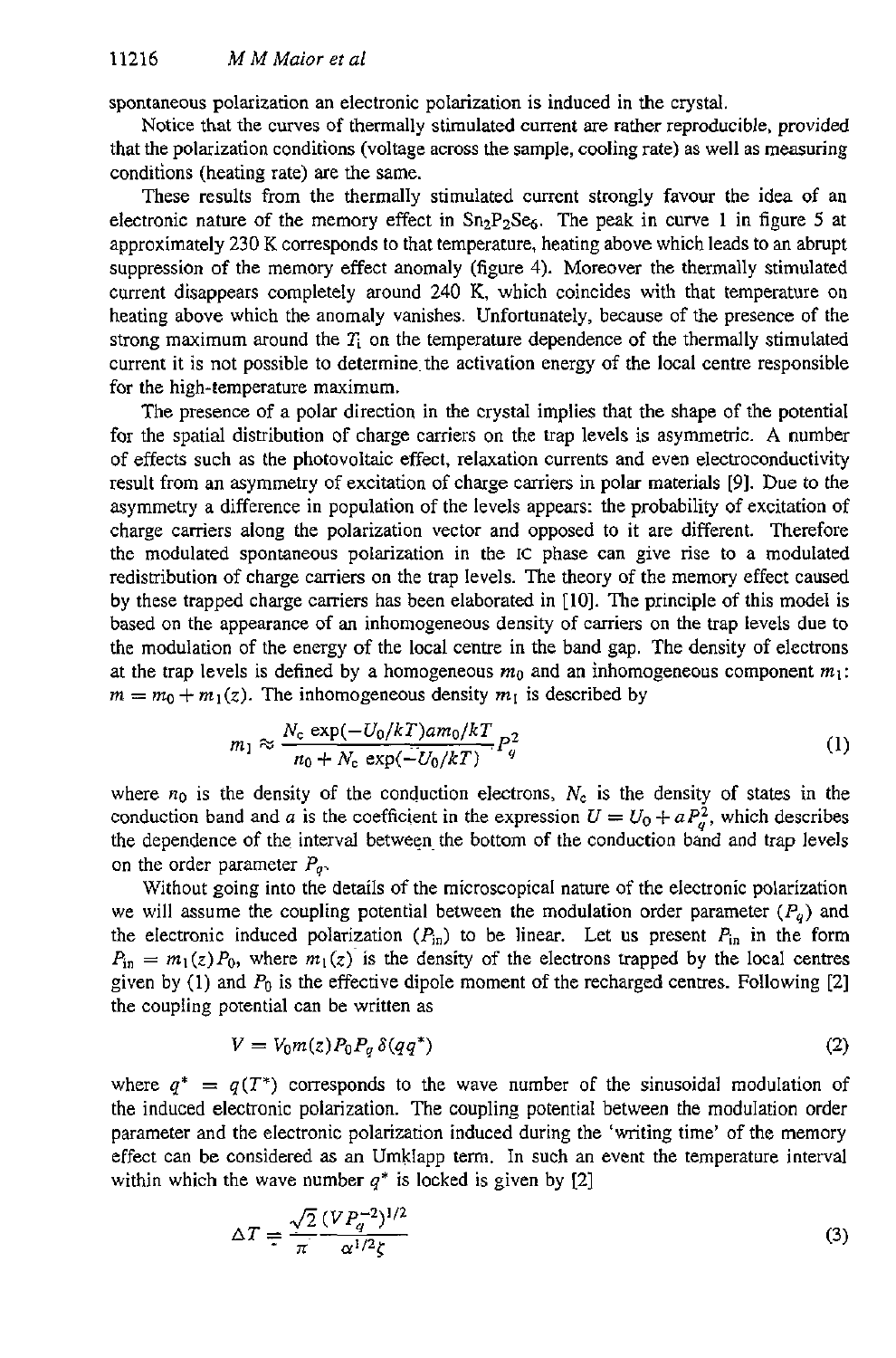$\cdot$  .

where  $\zeta = (dq/dT)|_{q=q^*}$  and  $\alpha$  is the coefficient in the  $(\alpha/2)(dP_x/dz)^2$  gradient term in the expansion of the thermodynamic potential [12]. Inserting the expressions for the coupling potential (equation (2)) and the density of charge carriers on the trap level (equation **(1))**  into equation (3),  $\Delta T$  is expressed by

$$
\Delta T = \frac{\sqrt{2}}{\pi \alpha^{1/2} \zeta} \frac{(V_0 N_c \exp(-U_0/kT) \, am_0 P_q/kT)^{1/2}}{n_0 + N_c \exp(-U_0/kT)}.\tag{4}
$$

In this formula the time dependence of the density of the recharged centres has not been In this formula the time dependence of the density of the recharged centres has not been taken into account. It is assumed that  $P_q \sim (T_i - T)^{1/2}$ . A fit of (4) to the experimental temperature dependence of  $\Delta T$  gives  $U_0 = 0.42 \pm 0.01$  eV,  $N_c = 1 \times 10^{19}$  cm<sup>-3</sup> and  $n_0 = 8.9 \times 10^9$  cm<sup>-3</sup> as parameters. The magnitudes of  $N_c$  and  $n_0$  are quite reasonable for wide-band-gap semiconductors. **In** particular, the parameters obtained coincide very closely in magnitude with those used in [lo] for theoretical estimates. From the temperature dependence of the electroconductivity on bias field at  $T > T_i$ , the activation energy  $U_0$  was found to be approximately 0.36 eV.

The estimate of the activation energy from **DC** electroconductivity in semiconducting ferroelectrics might deviate because of presence of highly ohmic surface layers characteristic of these kinds of material **[ll].** In order to avoid this problem we have additionally estimated the activation energy of the local centres from temperature-frequency measurements of the complex dielectric constant.

The frequency measurements have been performed using the General-Radio 1615-A transformer bridge at a measuring voltage of about  $3 \text{ V cm}^{-1}$  in the frequency region from 50 **Hz** to 100 kHz. Above the lock-in phase transition the dielectric constant exhibits a dispersion spread in a wide frequency region. With increasing temperature, the real part of the dielectric constant at certain fixed frequency shows an increase. Simultaneously. the temperature dependence of the imaginary part of  $\epsilon$  exhibits a maximum. This maximum shifts upward as the measuring frequency increases. The frequency dependence of  $\epsilon'$ and  $\epsilon''$  also shows a behaviour characteristic of a relaxation dispersion. The character of the dispersion allows **us** to relate it to the presence of surface layers, characteristic of semiconducting ferroelectrics. The equivalent circuit of such a sample can be presented as a sequence of three capacitors with losses. The frequency dependence of the complex dielectric constant of such a system is similar to a Debye-type dispersion, with the exception that *E"* increases with decreasing frequency [13]. By assuming an Arrhenius-type behaviour for the relaxation frequency  $(\omega = \omega_0 e^{-U/kT})$  the activation energy can be determined from its temperature dependence. The relaxation frequency can be determined from the maxima of the  $\epsilon$ " at various measuring frequencies.

It should be mentioned that the relaxation frequency for such a three-capacitor equivalent circuit is inversely proportional to the resistance of the bulk of the sample, provided that the resistance of the surface layers is much larger than the resistance of the bulk and the capacitance of all capacitors does not change **too** much with temperature.

A fit of the temperature dependence of the relaxation time to the Arrhenius equation gives an activation energy of the relaxation process  $U_0 \approx 0.41$  eV (figure 6). This energy can be attributed to the energy of the local centre which defines the electroconductivity at given temperatures. The deduced value is in good agreement with the energy *of* the local centre evaluated by fitting of the experimental data of  $\Delta T$  to equation (4).

In the close vicinity of  $T_i \Delta T$  calculated using equation (4) shows a drop (figure 3). Evidently this is caused by the temperature dependence of  $P_q$  which tends to zero as  $T_i$  is approached.

As can be seen from figure 7,  $\Delta T$  tends to saturation with an increase in the temperature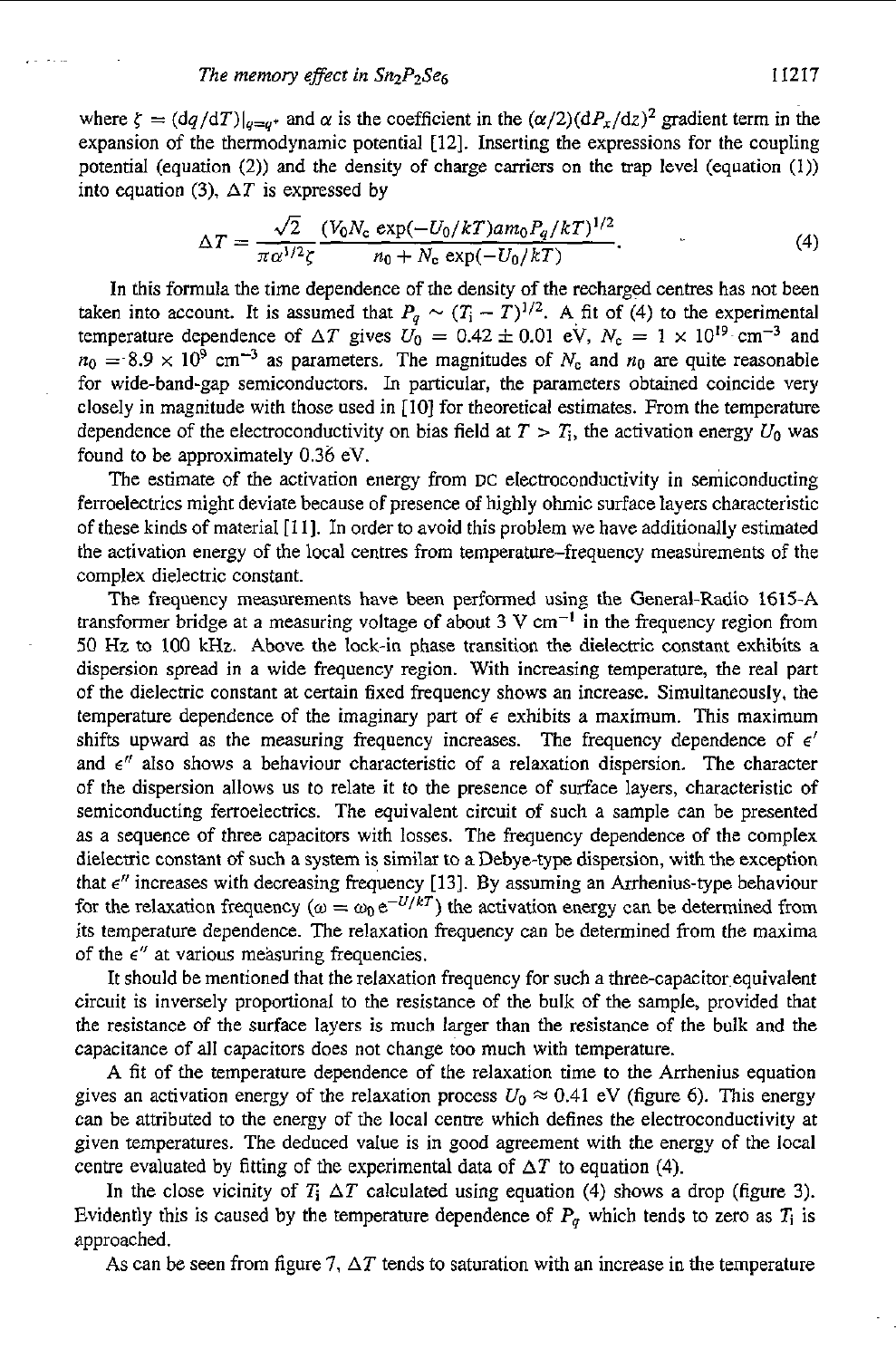

**Figure** *6.* The relaxation frequency **of** the dielectric dispersion as a function of  $1/T$  ( $\omega_{\rm m}$  was determined from the maxima of  $e''$ ). The solid line is a fit to the Arrhenius equation.

**Figure 7.** Dependence of the temperature interval *AT*  between the maximum and minimum of the  $\Delta \epsilon / \epsilon$  on the stabilization time  $(T^* = 196.5 \text{ K})$ .

stabilization time interval. The solid line in figure 7 is a fit to an exponential variation of  $\Delta T = 0.49 + 0.79(1 - \exp(-t/\tau))$  with  $\tau = 101 \pm 8$  min. According to our model, in which the memory effect is related to the inhomogeneous distribution of charge carriers on the trap levels, the time constant  $\tau$  can be attributed to the charge carrier relaxation on the trap levels. This time relaxation is determined by the following equation

$$
\tau = (\gamma_n (n_0 + N_c \exp(-U_0/kT)))^{-1}
$$
 (5)

where  $\gamma_n$  is the kinetic coefficient [10]. Using  $n_0 = 8.9 \times 10^9$  cm<sup>-3</sup>,  $N_c = 1 \times 10^{19}$  cm<sup>-3</sup> and  $U_0 = 0.42$  eV,  $T = 196.5$  K and  $\gamma_n = 10^{-13}$  cm<sup>3</sup> s<sup>-1</sup> (typical for wide-band-gap semiconductors  $[10]$ ,  $\tau$  is found to be equal to about 140 min. This value is in reasonably good agreement with that obtained from the dependence of  $\Delta T$  on writing time. As can be seen from figure 7 the fit of the  $\Delta T$  (K) gives a finite value of  $\Delta T$  at  $\Delta t \rightarrow 0$ . Similar behaviour has recently been observed in quartz **[5].** In our opinion the origin of this effect in  $Sn<sub>2</sub>P<sub>2</sub>Se<sub>6</sub>$  crystals may be the presence of some shallower levels, which are characterized by relaxation times much smaller than that for the level with  $U_0 \approx 0.40 \text{ eV}$ .

It should be noted that, in the case of a defect mechanism of the memory effect, the defect concentration providing the pinning of the incommensurate modulation with a wavelength of  $12-15$  elementary cells should be very large: of the order of  $10^{20}-10^{21}$  $cm<sup>-3</sup>$ , Such concentrations are only tolerable for 'proper defects' of the crystal lattice. The recharging of the ions may be one of the mechanisms in creating this kind of defect. In the case of the  $Sn_2P_2Se_6$  crystals one can assume the following mechanism. Through the electron-phonon coupling the free charge carriers are localized near the  $(P_2Se_6)^{4-}$  anion quasimolecular groups, creating quasiparticles similar to the polaron. However, this is only one of the possible configurations which can be generated in the crystal by the recharging effect. Some evidence of the influence of the electronic subsystem on the memory effect has been mentioned even in pure dielectric materials, particularly in the  $[N(CH_3)_4]_2CoCl_4$ crystal [14]. Thus it is not improbable that similar kinds of electronic defect responsible for the memory effect are rather common for dielectric materials. To prove this suggestion additional investigations on different materials are required.

Let us finally consider in detail the dielectric anomaly due to the memory effect. As suggested in the theory [2] the *q* vector is locked at a certain modulation vector  $q^*$ corresponding to the stabilization temperature and left unchanged in some temperature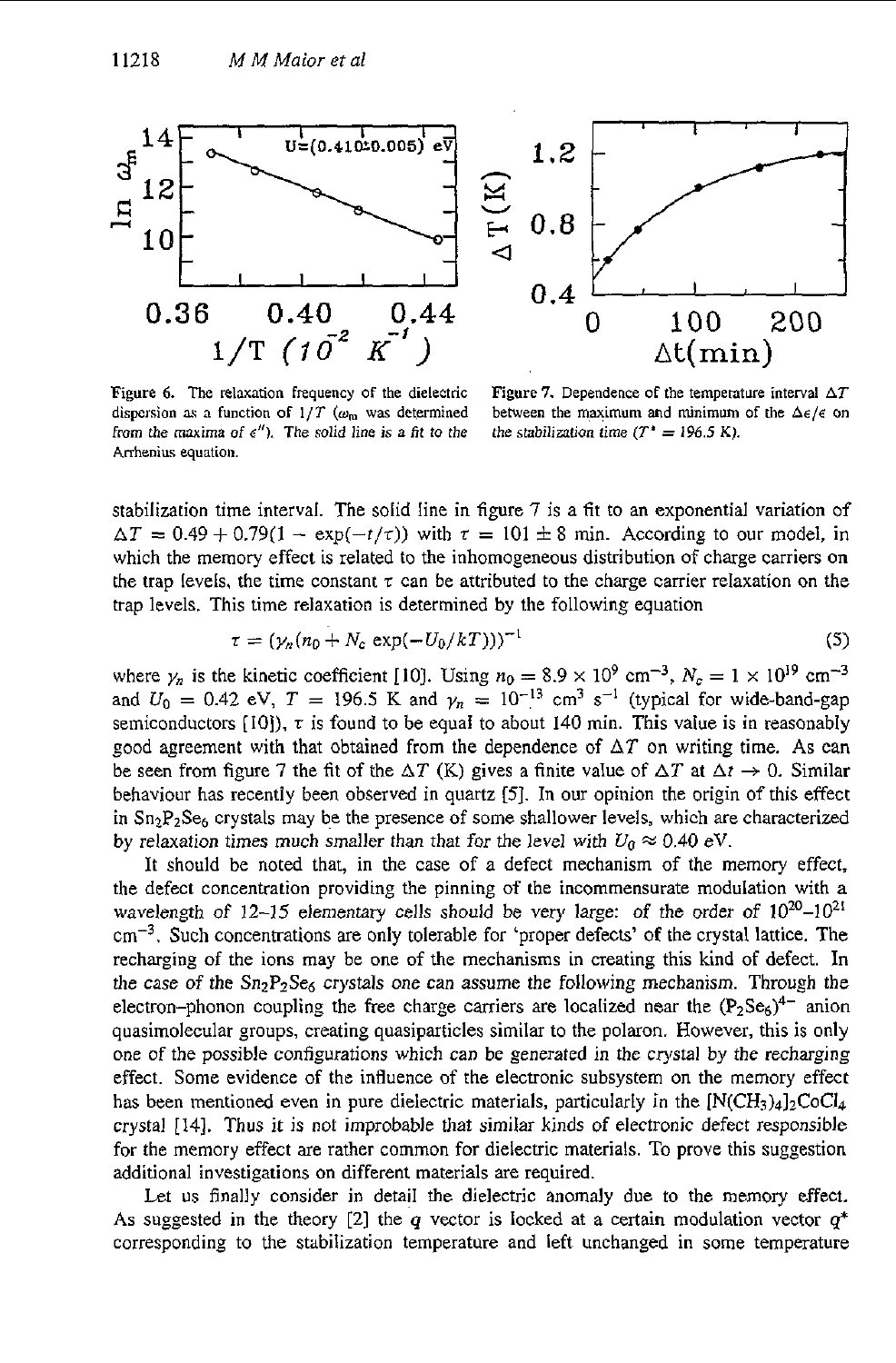

Figure *8.* **(a)** Comparison between the experimental **(open** circles) and calculated (equation *(5))*  **(full** line) memory effect momalies. **(b)** Schematic mpresentation of the behaviour of the y vector of incommensurate modulation in the vicinity of the locked phase (for a description see the text). The dashed line corresponds to the experimental temperature dependence of the  $q$ vector.

region. Figure 8(b) represents schematically the behaviour of the *q* vector in the vicinity of the locked phase. Similarly to in [2] it is supposed that  $q(T)$  varies upon approaching the temperatures  $T_e$  limiting the locked phase according to the law  $q(T) - q^* \simeq \beta (T - T_e)^{1/2}$ . The width of the locked phase  $\Delta T$  was defined as the temperature interval between the minimum and maximum of the  $\Delta \epsilon / \epsilon$  (figure 2). Using

$$
\frac{\Delta \epsilon}{\epsilon} = -\left(\frac{\xi}{\xi+1}\right)^2 \left(\frac{T-T_0}{T_1-T} + \frac{\xi+2}{\xi+1}\right)^{-1} \frac{dq}{q} \tag{6}
$$

 $(\xi = 4/3\eta q^2B)$  obtained on the basis of the Landau-Ginzburg free energy expansion [2] (where *B* and *q* are the coefficients in the  $(1/4)BP_x^4$  and  $(\eta/2)(\delta P_x/\delta z)^2P_x^2$  terms, respectively) the  $\Delta \epsilon / \epsilon$  function has been calculated. The parameters  $T_0 = 198$  K,  $p_1 = 2.8 \times 10^{-8}$  J m<sup>7</sup> C<sup>-4</sup>,  $B = 3.2 \times 10^9$  J m<sup>5</sup> C<sup>4</sup> are taken from [12]. Equation (6) has been obtained for the case of positive  $\beta$ , that is when the  $(\gamma/6)P^6$  term in the free energy expansion is neglected. It is assumed that the result of the calculation is not significantly effected by this simplification. The experimentally determined temperature dependence of *q* **was** taken from **[15].** The results are shown in figure 8, indicating that the theoretical dielectric anomaly qualitatively agrees with the experimental behaviour, within an order of magnitude. The occurring quantitive discrepancy may be caused by the following factors. First, some contribution to the dielectric susceptibility in the studied  $Sn_2P_2Se_6$  crystal is